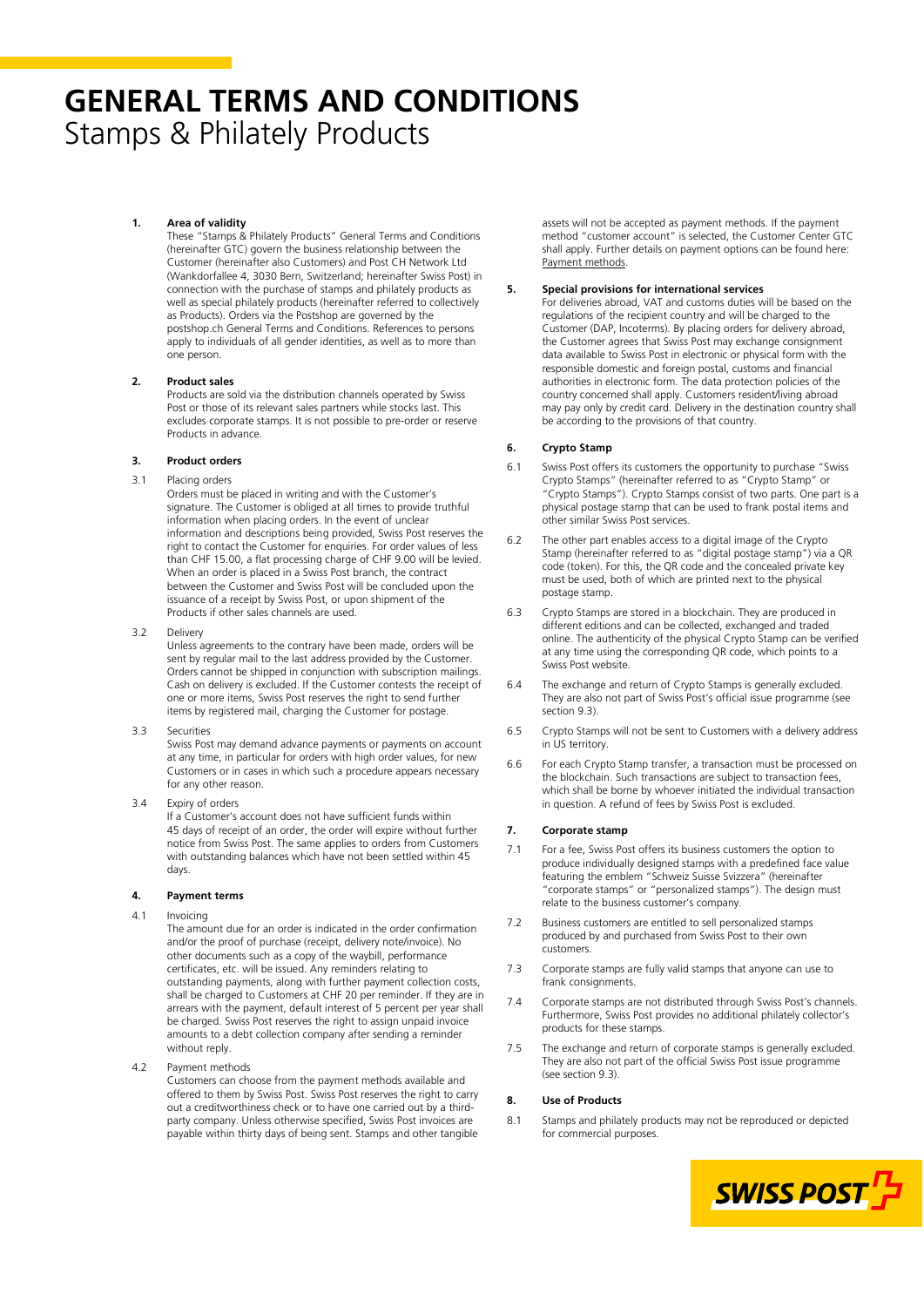#### 8.2 They may be used solely to frank consignments.

## **9. Subscriptions**

# 9.1 Taking out subscriptions

Subscriptions starting on the next issue date can be taken out at any time by completing and signing the subscription form at the post office or by placing a written or telephone order with the Customer Center. Only listed Products can be subscribed to in the listed bundles and minimum purchase quantities. Any changes to paper, colouring or coating and other deviations from the original version are not considered new editions and will therefore not be delivered as part of a subscription. Retroactive entry into force of subscriptions is excluded. Any Products still available from previous editions can be ordered based on the "sales list". The subscription can be cancelled in writing at any time, subject to a notice period of eight weeks, at the end of a month.

9.2 Delivery to subscribers

Subscription Products will only be delivered once all outstanding amounts have been settled or the Customer's account balance is sufficient to cover the invoice amount. Subscription mailings cannot be shipped in conjunction with current orders. The principles set out in section 3 f. shall apply mutatis mutandis to the expiry, delivery and payment of subscriptions.

9.3 Content and scope of subscriptions

Subscriptions include the issue programme for stamps and philately products officially defined by Swiss Post. In the case of other offers issued outside the official programme, such as Crypto Stamps and corporate stamps in particular (cf. section 6 and 7), subscribers are not entitled to receive corresponding subscription deliveries.

## **10. Delivery**

Product deliveries are governed by th[e General Terms and](https://www.swisspost.ch/-/media/post/agb/agb-postdienstleistungen-gk.pdf?la=en)  [Conditions "Postal Services for Business Customers"](https://www.swisspost.ch/-/media/post/agb/agb-postdienstleistungen-gk.pdf?la=en) [/ General](https://www.swisspost.ch/-/media/post/agb/agb-postdienstleistungen-gk.pdf?la=en)  [Terms and Conditions "Postal Services for Private Customers"](https://www.swisspost.ch/-/media/post/agb/agb-postdienstleistungen-gk.pdf?la=en) (www.swisspost.ch/gtc).

# **11. Complaints and cancellations**

#### 11.1 Complaints

The Customer must check the Products delivered immediately upon receiving the consignment. Any damage and/or defects to the Products must be reported to Swiss Post immediately. The same applies to incomplete deliveries. Only after prior consultation with Swiss Post's Customer Center may the goods be sent to the relevant contact address. The Customer will bear the cost of returning the goods. For defective Products, the statutory warranty applies. Swiss Post reserves the right to send the Customer a defect-free replacement in the event of defects to the Products that have been claimed and confirmed. Swiss Post reserves the right to refuse a request for the delivery of a replacement if the goods are clearly not damaged or defective. Moreover, a replacement will be sent only if the goods are actually available in the required quantity (see section  $2)$ 

## 11.2 Customer's right of revocation

Customers have the right to revoke the contract in writing within 7 days. The revocation period starts running upon the conclusion of the Agreement. The deadline is considered to have been met if the revocation is communicated to Swiss Post in writing or electronically on the seventh day. Customers are obliged to provide proof of revocation, and they will be responsible for the cost incurred by revoking the contract (especially the cost of returning the goods). Revocation is not possible for contracts

- relating to customized Products, i.e. with individual pictures and/or texts, or
- − where the Customer's payment does not exceed CHF 100.

## **12. Liability**

As permitted by law, Swiss Post does not accept any liability for damage or loss as the result of incidental or ordinary negligence. Swiss Post does not accept liability – to the extent permitted by law – for direct, indirect or consequential damage such as loss of profit, delays, loss of data or damage as a result of downloads. Swiss Post does not accept any liability for damage or loss caused by auxiliary personnel and third parties it engages (e.g. sub-contractors, suppliers, etc.) that result from incidental or ordinary negligence. Claims in respect of product liability and personal injury remain reserved. To the extent permissible by law, Swiss Post does not accept liability for losses arising from force majeure or disruptions occurring particularly due to lack of Internet connectivity, unlawful

interventions in telecommunication devices and networks, overloading of the network, wilful blockage of electronic channels by third parties or interruptions.

#### **13. Data protection**

#### 13.1 General

Swiss Post observes the provisions of Swiss data protection legislation and the Postal Services Act when recording and processing personal data. Swiss Post processes and stores data which is necessary and required for business transactions. It safeguards Customer data with suitable measures and treats it confidentially. In order to provide services, it may be necessary to pass on shipping information to third parties. These third parties may be domiciled abroad. With the prior approval of the Customer, certain personal data, in particular address details, may be disclosed to other third parties in individual cases for previously notified processing purposes. The legal obligation to exchange data with other postal service providers as part of forwarding, retention and redirecting orders as well as disclosure in other legally prescribed cases remains reserved. The data privacy statement on the website www.swisspost.ch/data-privacy-statement provides further information about data processing by Swiss Post.

# 13.2 Rights of the data subjects

Customers have the right to request information on the processing of their personal data and to request that it be amended, deleted or destroyed. They may forbid the processing of their data, provided it is not necessary to render the services they have requested. This also applies to the disclosure of their data to third parties. Customers who have expressly consented to further data processing may revoke this consent at any time. The legality of the data processing for the entire duration of the valid consent is not affected by this. If neither the correctness nor the incorrectness of the data can be determined, Customers may request a note of objection to be added. All legal provisions that oblige or entitle Swiss Post to process or disclose data remain reserved. If the deletion of the data is not permitted for legal reasons, the data will be blocked instead of deleted. To assert their rights, Customers must contact the following address in writing, enclosing a copy of their passport or ID card: Post CH Network Ltd, Swiss Post Contact Center, Wankdorfallee 4, 3030 Bern, stamps@swisspost.ch. As e-mails are not encrypted, they are exposed to the typical security risks for this means of communication.

#### 13.3 Market research, customer advice and marketing With regard to the provision of a competitive market service, Customers agree that Swiss Post may collect and process their personal data for market research (e.g. customer satisfaction surveys) and consulting purposes. Customers agree that Swiss Post may collect and process personal data for its own advertising purposes. Customers have the right to prohibit the use of personal data at any time without specifying reasons, provided that its usage is not required to render the services. As regards asserting the right of objection, see "Rights of the data subjects". Personal data may be disclosed to third parties who do not act as a data processor for previously notified processing purposes to the extent that it is legally permissible or with the prior consent of the Customer.

# **14. Involvement of third parties**

Customers agree to Swiss Post involving third parties to render services and supplying the necessary data to the third parties involved. The data processor is subject to the same obligations as regards guaranteeing data protection as Swiss Post itself and may – subject to differing legal regulations – not process the data for its own purposes and only on behalf and on the instructions of Swiss Post. Swiss Post undertakes to select, instruct and monitor such service providers in a prudent manner.

## **15. Amendments to the GTC**

Swiss Post reserves the right to amend the GTC and range of services, or to cease services, at any time. The respective latest versions will be duly published on the Swiss Post website (www.swisspost.ch/gtc).

# **16. Severability clause**

Should individual provisions of these GTC be invalid, incomplete or unlawful, or should performance be impossible, this shall not adversely affect the effectiveness of the other parts of the contract. In this case, the Parties shall undertake to immediately replace the clause in question by an admissible effective clause which in terms of content comes closest to the original intention, unless this conflicts with consumer protection provisions.